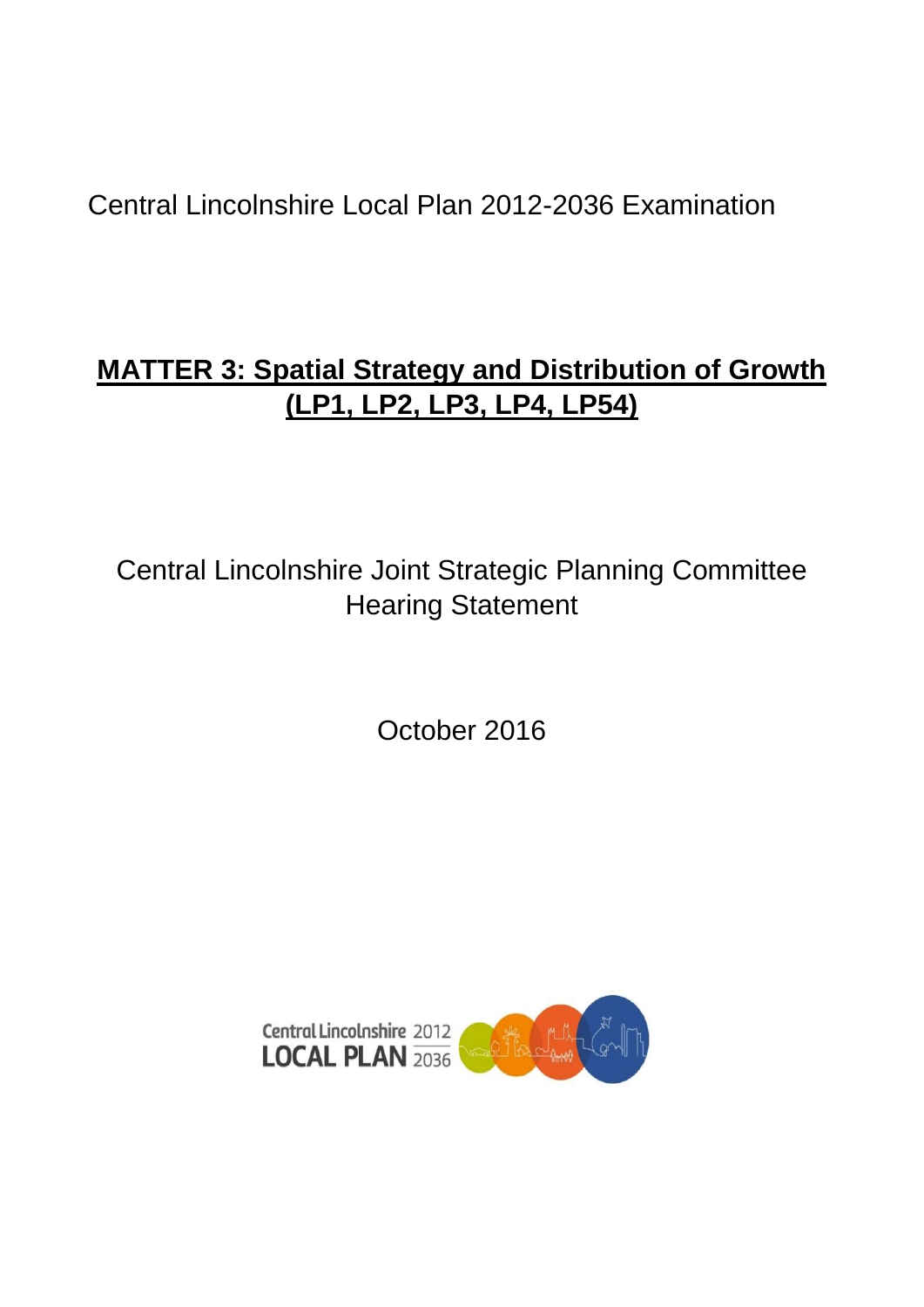# **MATTER 3: Spatial Strategy and Distribution of Growth (LP1, LP2, LP3, LP4, LP54)**

#### **Issue 3a – Presumption in Favour of Sustainable Development – Policy LP1**

## *Q1. What is the rationale for the inclusion of Policy LP1? Is it necessary and justified given that it broadly repeats paragraph 14 of the Framework?*

Shortly after the publication of the NPPF, Government issued a statement which, in effect, made it compulsory for a Local Plan to include such a policy. Whilst the Committee is not aware that such advice has changed, it is also aware that such advice does not appear readily available on the .gov website. That said, over the years, there are many Local Plan Inspector Reports which have required, via a Main Modification, the inclusion of the Policy (or very similar policy) if one was not already included. As such, the Committee followed such national precedent. The Committee finds no harm in the policy, but equally it considers no particular need for it, and would have no objection to its removal if it is in the interest of creating a more streamlined, and therefore more effective, Local Plan.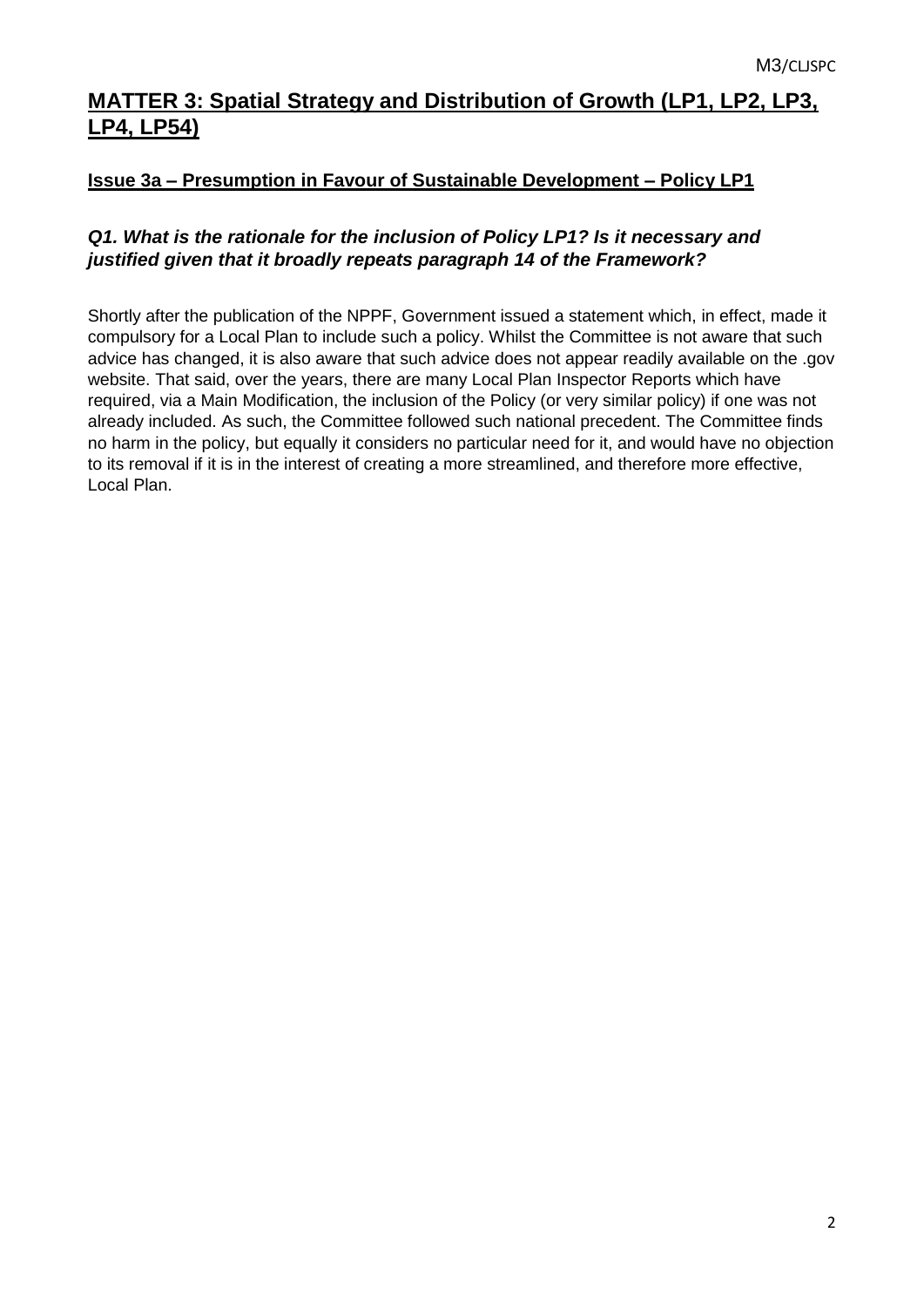#### **Issue 3b – Settlement Hierarchy – Policy LP2**

#### *Q2. How was the hierarchy established, and how was it determined through the evolution of the Plan?*

The approach followed in establishing the settlement hierarchy is defined in section 3 of the Central Lincolnshire Settlement Hierarchy and Growth Distribution Study – April 2016 (**E018**). The spatial strategy has not evolved significantly since the earlier drafts of the Local Plan and so the settlement hierarchy has also remained largely similar to earlier iterations.

Some amendment to the hierarchy has occurred as a result of the primary basis for positioning within the hierarchy changing from population levels to dwellings numbers between the Preliminary Draft and Further Draft versions of the plan. This change was made as it was felt that dwellings is a better indicator of the appropriateness or otherwise, in character terms, of the size of individual sites that could be developed – the primary factor included within villages in the hierarchy. It is also an easier indicator to monitor with accuracy.

Through the consultation stages, some representors (mostly parish councils) have disputed 'their' position in the hierarchy. Where it was found that, based on the methodology for developing the hierarchy, a village should be relocated it was moved as appropriate.

#### *Q3. Does it take into account sufficient and appropriate factors? Is this approach justified and is it consistent with national planning policy? Have settlements been appropriately allocated to the hierarchy?*

Yes. This is set out in the Central Lincolnshire Settlement Hierarchy and Growth Distribution Study – April 2016 (**E018**).

#### *Q4. How was the Lincoln Urban Area defined and what is the rationale for it?*

The Lincoln Urban Area is defined within part 1 of policy LP2 as the continued built up area of Lincoln, which includes North Hykeham, South Hykeham Fosseway, and Waddington Low Fields. It is an urban conurbation of regional importance, with all parts sharing sustainability credentials and relating well with each other. An alternative designation of, say, 'City of Lincoln' in the hierarchy, matching the administrative boundary of the Council, would be nonsensical in land use planning terms; thus, the more appropriate 'Lincoln Urban Area' was established.

#### *Q5. Should the plan include a graphical illustration of the Lincoln Urban Area to differentiate between the Lincoln Strategy Area as illustrated on page 15?*

No. The area is defined in words in the Local Plan, and it is considered the reader (whether planning professional or lay person) understands the meaning of the words 'urban area' without the need for a map.

In addition, because the Local Plan does not include settlement boundaries, it would appear odd to introduce once for the Lincoln Urban Area but nowhere else.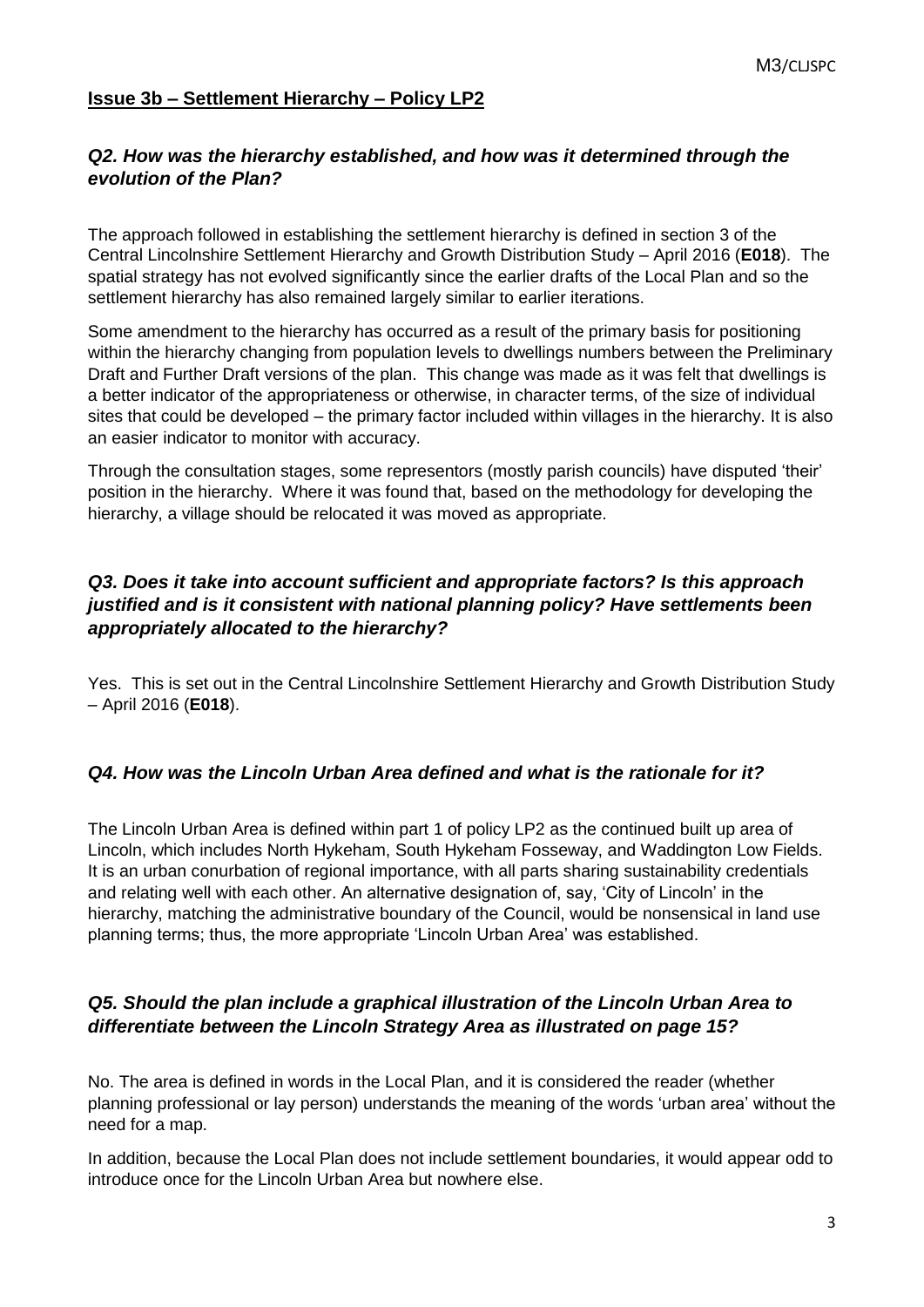#### *Q6. Will the delivery of any SUEs change the geography of an area to such an extent that the effectiveness of the Plan would be undermined over the longer term? For example, would any villages become part of an urban area, and if so, should this be reflected in the settlement hierarchy?*

Whilst the SUEs will deliver significant growth which will change the geography of the areas within which they sit, none will undermine the plan.

No villages will become part of an urban area as a result of the SUEs being developed and as such there would be no need to reflect any differences in the settlement hierarchy. For example, in policy LP30 in relation to the South East Quadrant SUE, the fourth bullet point requirement for the SUE states "*Extension to the existing green infrastructure network…which avoids the coalescence of the new community with Bracebridge Heath and Canwick villages*."

#### *Q7. How have the 'Small Villages' been distinguished from 'Hamlets and Countryside'? What is the rationale behind this? For example, the Central Lincolnshire Settlement Hierarchy and Growth Distribution Study identifies that some small villages have no convenience store, primary school or employment and are not within 2km of a strategic employment area or 5km of a key service centre, yet 10% growth is proposed compared to none in hamlets? Is this justified?*

Paragraphs 3.6 and 3.7 of the Central Lincolnshire Settlement Hierarchy and Growth Distribution Study – April 2016 (**E018**) confirm how Small Villages are distinguished from Hamlets and the countryside. The rationale for this is that development in villages of 50 or more dwellings, where there is a clearly definable village nucleus, would typically be more capable of absorbing the visual impact of dwellings than sparse, smaller settlements.

It should also be noted that a village which does make it in the hierarchy, but with no facilities, is usually one with not many more than 50 dwellings, and in which case, the full 10% only amounts to five dwellings or so, which is considered reasonable, appropriate and justified.

There clearly has to be a line drawn somewhere between a 'village' (where some development might be acceptable) and the open countryside/hamlet (where, in accordance with the NPPF, development should be strictly controlled). 50 dwellings is considered to be that appropriate line.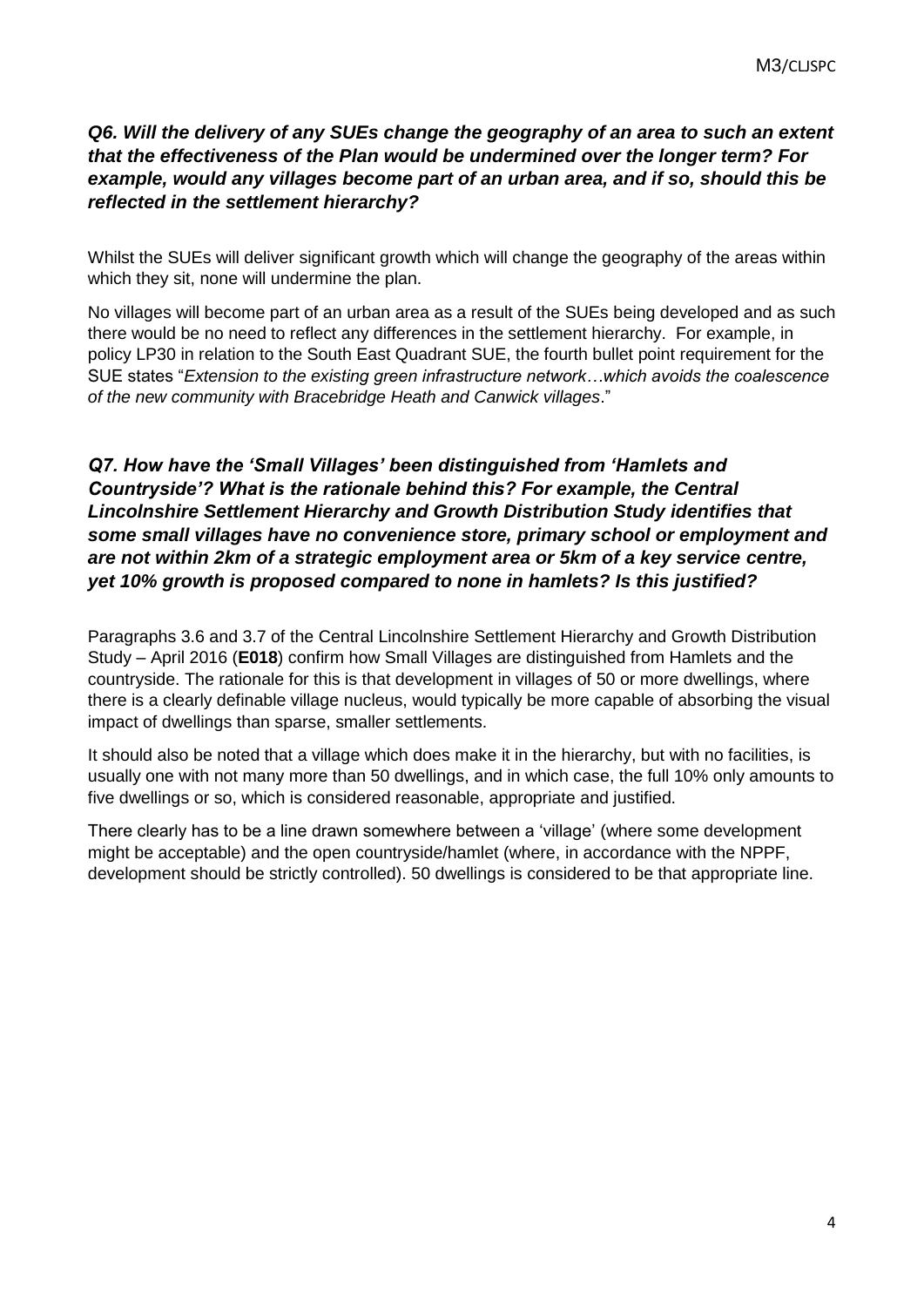#### **Issue 3c – Level and Distribution of Growth – Policy LP3**

#### *Q8. How was the distribution of growth between the settlements established, and what evidence supports this? Is it justified?*

The starting point was determining the extent of a Lincoln Strategy Area (LSA), based on determining an area of relative self-containment for Lincoln, and then determining the existing population extent of that area, as a proportion of the Central Lincolnshire total. Document **E017,** section 3, establishing both these factors. It was then determined that the proportion of future growth should (more or less) match the current proportion of the LSA, namely 64%.

Of the remaining 36%, it was determined that the two major settlements outside of LSA (Gainsborough and Sleaford) should take a slightly larger proportion of growth than their current population proportion, on the basis of locating growth to those areas with clearly the greater level of services and facilities. Each was therefore apportioned 12% of the total growth. Document **E016**, section 3, assisted in justifying this level for Gainsborough. 'Elsewhere' was then apportioned the remaining 12%, which is slightly less than its current proportion, population wise, but reflects the fact that, in principle, development should be steered away from areas with lower levels of services and facilities (which, of course, the Elsewhere category has).

These % figures are not intended to be rigidly and precisely applied, but rather act as a strategic aim for the Local Plan. The allocation of sites were, in part, on the basis of attempting, broadly, to meet this strategic aim, which is demonstrated to be achieved.

At a more detailed level, the subsequent distribution of growth within the LSA and within the Elsewhere category, was based on the settlement hierarchy and based on the merits of specific opportunities at specific settlements.

Overall, the approach is justified and supported by evidence.

## *Q9. Why is there a difference between the distribution of dwellings proposed for each tier in Policy LP3, and the total number in the housing trajectory on page 109 of the Local Plan? Are the differences significant?*

There was never an intention to precisely match the strategic distribution set out in Policy LP3 with allocations. However, the intention was to more or less achieve allocations to match the strategic distribution, with perhaps a small buffer (over-allocation) if possible and appropriate in each case, in order to mitigate against the potential under-delivery of sites. We have achieved what we intended.

#### *Q10. Is it appropriate to aim around 88% of the growth in the Lincoln Strategy Area, Gainsborough and Sleaford when a significant part of the area covered by the plan is rural?*

This is predominantly answered by Q8. The question could also be misinterpreted to mean that 88% of the growth has been directed to the three main settlements. However, it needs to be made clear to those readers not familiar with the Local Plan, that the LSA area covers a large rural area, as demonstrated on the map of the LSA at page 15 of the Local Plan. The remaining rural area is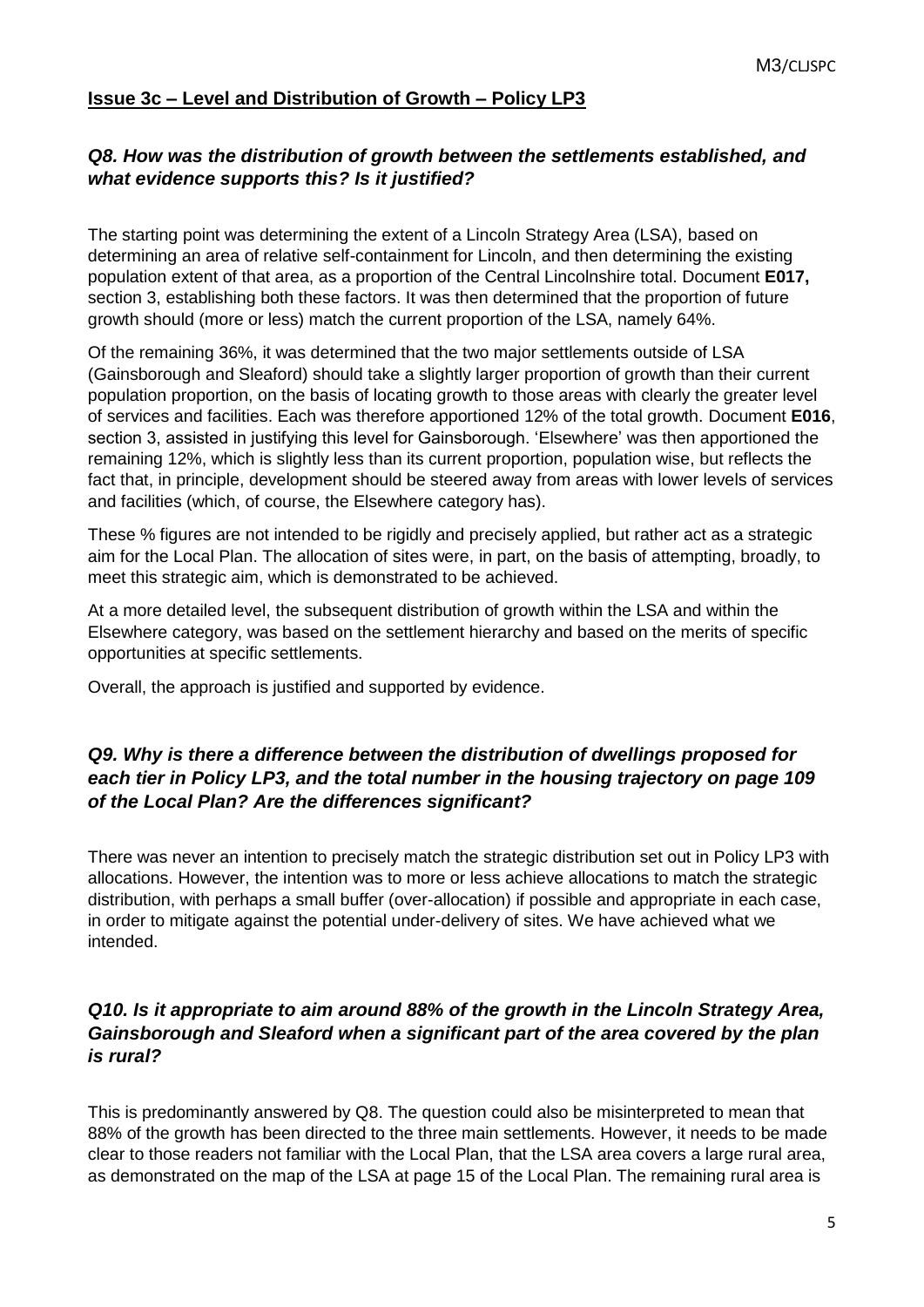appropriately allocated around 12% of the growth, and reflects, as is appropriate to do so, the need to direct growth to the larger settlements.

## *Q11. Is the 12% growth for the 'elsewhere' settlements sufficient to help support sustainable communities in small, medium and large villages? Will the overall housing distribution be effective in meeting the Vision of the Plan?*

Yes and yes.

To provide greater than 12% would mean that the rural areas, which by their very nature have limited amounts of services, facilities and job opportunities, would receive the same (or, worse still, greater than) pro-rata amount of growth than their population, which inevitably will lead to greater levels of commuting, greater reliance on the car, greater levels of isolation and greater costs on public services (health, schools, etc).

There is no justification and no basis in national policy for increasing the proportion of growth directed to the 'elsewhere' rural category.

And it should not be forgotten that if a particular community feels it necessary and appropriate to increase housing supply in their particular village, to support the sustainable functioning of their village, then a Neighbourhood Plan could do so, and Policies LP3 and LP4 enable this to happen.

#### *Q12. Were alternative distributions of development between the various tiers of the hierarchy considered? If so, why were they discounted?*

Yes. The SA tested 4 options, including the proposed option, an option for greater rural proportion, an option for greater urban proportion, and a 'no policy' option.

See page 53 onwards, of the appendix to the IIA (**E001C**), for a full appraisal of the options, and the overall conclusion as to why option 1 (proposed option) was the most sustainable. The Local Plan follows the recommendation of the SA.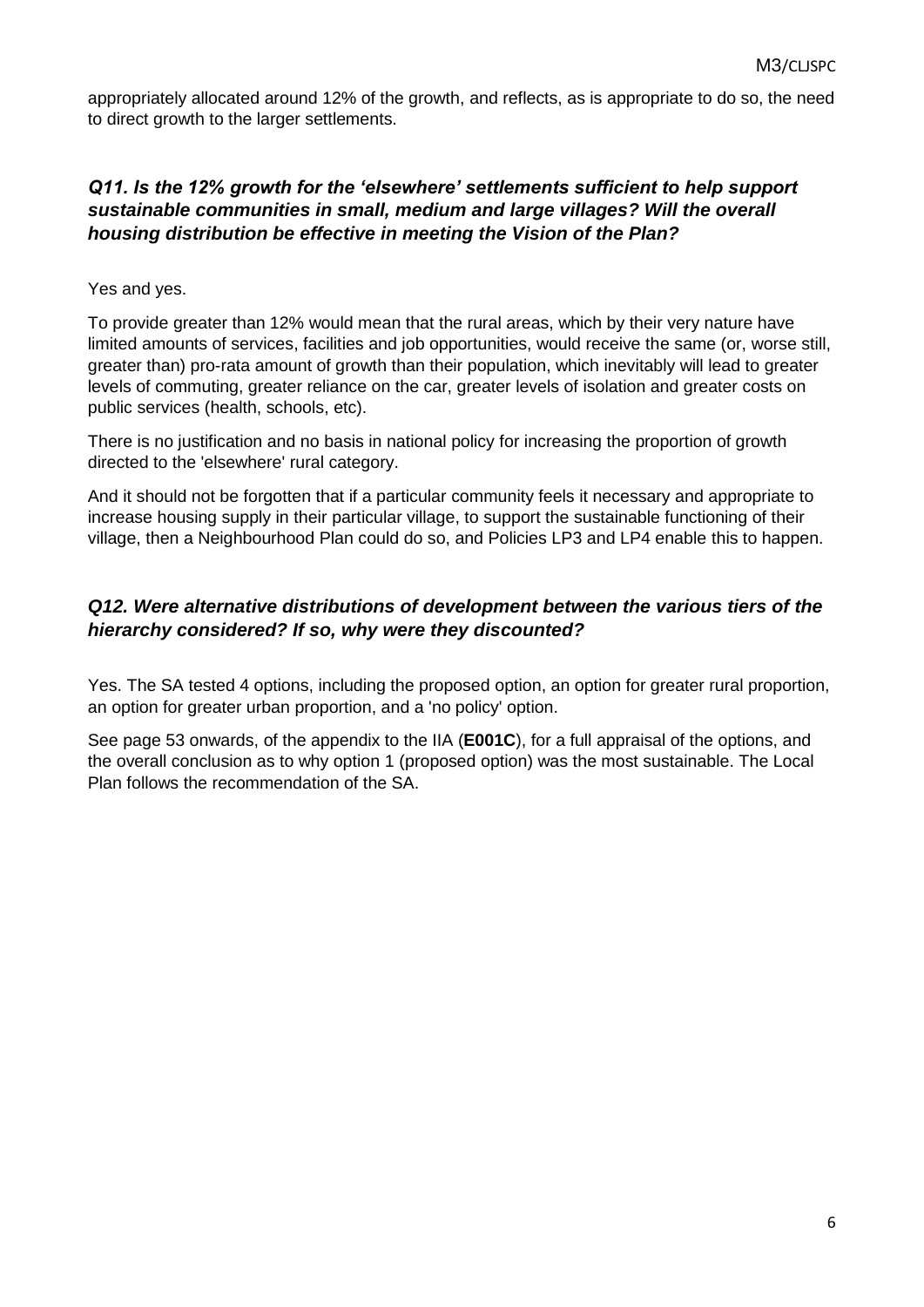## **Issue 3d – Lincoln Urban Area, Main Towns and Market Towns – Policies LP2 and LP3**

*Q13. Policy LP2 states that additional growth will be considered favourably on nonallocated sites in appropriate locations in the Lincoln Urban Area, Main Towns and on the edge of Market Towns. In contrast, Policy LP55 restricts new dwellings in the countryside. How will it be decided if a site represents an appropriate location or countryside and, therefore, which plan policy should apply if the plan does not define a boundary between settlement and countryside? In this context, will the policy be effective and will it provide a clear indication of how a decision maker should react to development proposals? Should the plan include a clear definition of 'countryside', 'appropriate locations' and 'locations on the edge of market towns'? Is development in 'appropriate locations' necessary to ensure the housing requirement is met? What is the justification for this policy stance?*

This set of questions is best answered in two parts, first dealing with Lincoln and Main Towns, and the second part dealing with Market Towns and other smaller settlements.

#### **Lincoln Urban Area / Main Towns:**

For the three settlements which fall within level 1-2 of the hierarchy, the intention of the plan is to direct any unallocated growth to within the existing urban area.

However, it is accepted that the last sentence in each case could be open to misinterpretation. As such, in both cases (i.e. levels 1 and 2 of the hierarchy of Policy LP2', the last sentence is suggested to be modified (modification Main/SC/35) as follows:

'Additional growth on non-allocated sites in appropriate locations **within the urban area** will also be considered favourably.'

A 'windfall' allowance is only relied upon from Lincoln Urban Area. No allowance is relied upon from the two Main Towns.

#### **Market Towns / Large Villages / Medium Villages / Small Villages / Countryside and Hamlets:**

Within levels 3-7 of the hierarchy, the intention of the plan is to direct any unallocated growth to primarily within the existing urban area, though development on the edge of some settlements may be acceptable.

The following gives commentary on each level, with suggested modifications as considered necessary:

**Market Towns (Level 3)**: No change – this is considered clear, with the term 'appropriate locations' ensuring that sites are considered against both the other policies in the plan and national policy. It thus gives the decision maker the flexibility to determine what is and what is not an appropriate location. It moves away from the 'black and white' approach of having a settlement boundary, which can often result in appropriate small scale development being refused on the edge of a settlement, simply because of a line on a map.

If a site was determined to be in an 'inappropriate location' then, by default, the site would fall under level 7 of the hierarchy, and only proposals covered by that part of the policy would, in principle, be considered favourably.

No 'windfall' allowance is relied upon from Market Towns.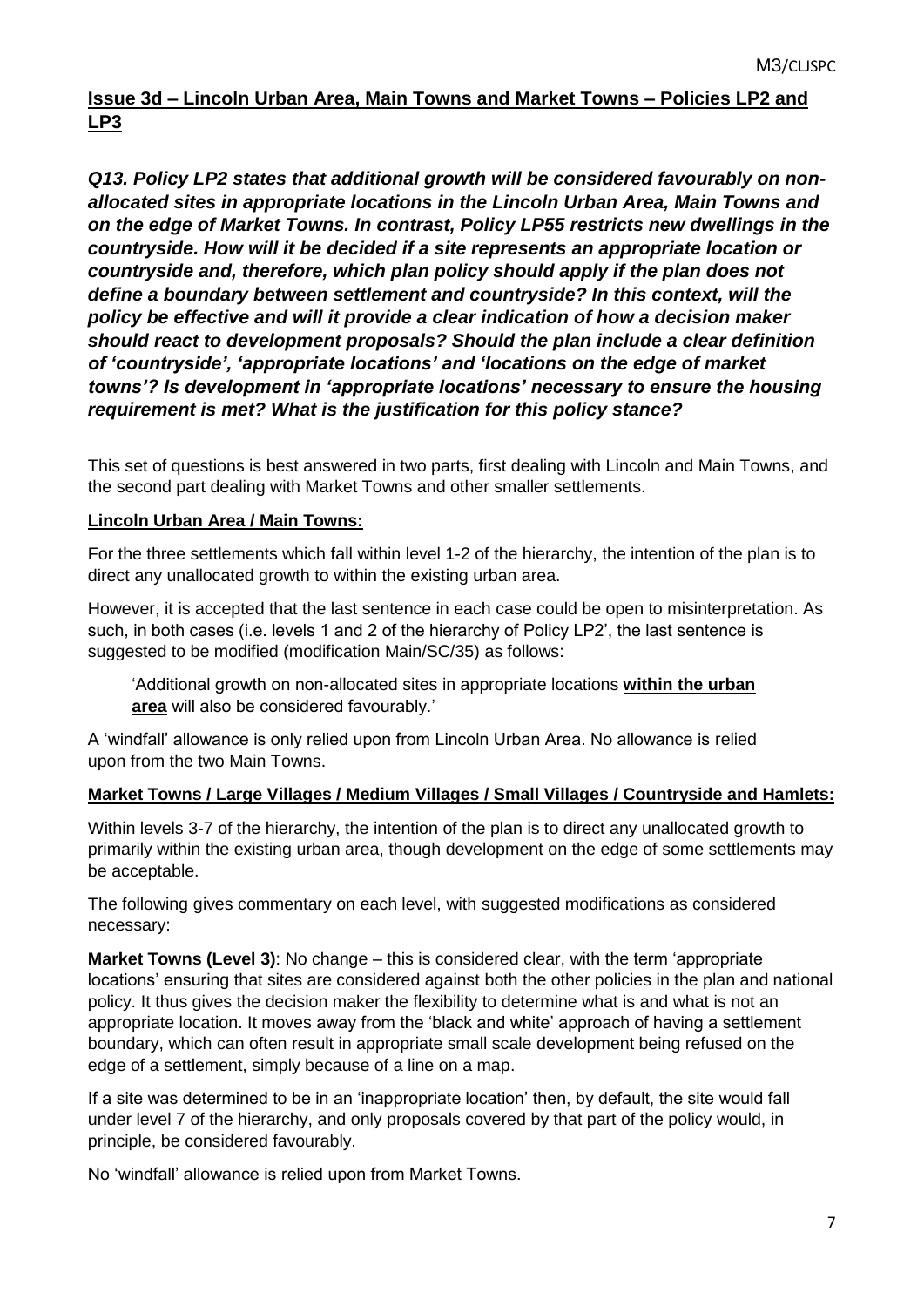**Large Villages (Level 4):** No change. This level of the hierarchy makes it more difficult for development to come forward on the edge of settlements, with the words 'in exceptional circumstances' introduced (which it is not for Market Towns) and the scale is reduced to 'unlikely…over 25 dwellings' (down from 50 for Market Towns). The policy wording is considered clear.

It should also be remembered that Large Villages have received allocations, so 'appropriate locations' for development over 25 units on the edge of such settlements should have been exhausted by the Local Plan allocations process – hence why the limit of 25 is stipulated in the policy.

The interpretation of 'exceptional circumstance' will be a matter for the decision maker, and is likely to be only exercised on a very limited basis, and likely only for very small schemes where, for example, a natural rounding of a settlement for a few houses would cause no harm and potentially created positive benefits.

No 'windfall' allowance is relied upon from Large Villages.

**Medium Villages (Level 5) and Small Villages (Level 6):** Whilst the scale of development is clear in these two parts of the policy, it is not clear, when read in isolation, whether development on the edge of such settlements is appropriate. However, this is rectified by the end part of Policy LP4 (from the top of page 20 in particular of the Local Plan), which sets out a clear 'sequential' approach to determining proposals.

Whilst not considered strictly necessary (and therefore not presently suggested as a modification by the Committee), a cross reference to Policy LP4 within level 5 and level 6 of Policy LP2 could be inserted, such as 'see also Policy LP4' added at the end of paragraph.

**Hamlets and Countryside (Level 7):** This part of the policy makes it clear that, if a site does not fall within any category 1-6 of the hierarchy, then by default it falls into level 7.

On reflection, the word 'listed' in this part of the Policy is perhaps not the best choice or expressed as clearly as it could be. In addition, partly following consideration of Q1 of Matter 17 (which relates to MOD land), reference to Policy LP57 also needs adding to Policy LP2. As such, it is suggested (Modification Main/SC/36) the opening part of level 7 be amended to read:

'Unless stipulated by policy LP55 **or LP57**, development in areas not listed above **covered by levels 1-6 of the hierarchy above will be deemed to fall within the category 'hamlets and countryside' whereby development** will be restricted to…'

*Q14. Is the level of growth for Sleaford and Gainsborough appropriate? Page 109 of the Plan illustrates that there were only 54 completions in Sleaford between 2012 and 2015. Commitments on small sites at March 2015 were also relatively modest, with only 63 in Sleaford and 91 in Gainsborough. What were the reasons for this? In this context will the 4,435 dwellings be deliverable, and will the plan be effective? Is it appropriate to have 12% growth in these areas?*

The main reason for this low level of delivery since 2012 are a lack of allocations, the economic downturn and the considerable preparation work on (rather than delivery of) the urban extensions. Evidence underpinning the SUEs and the site allocations show significant interest in delivering housing in the main towns. The growth level for both settlements are deliverable, enabling the plan to be effective. The 12% growth rate is appropriate as it is encouraging the delivery of housing in some of the most sustainable locations and as it will encourage regeneration and rejuvenation of the settlements. See also responses to earlier questions in this statement.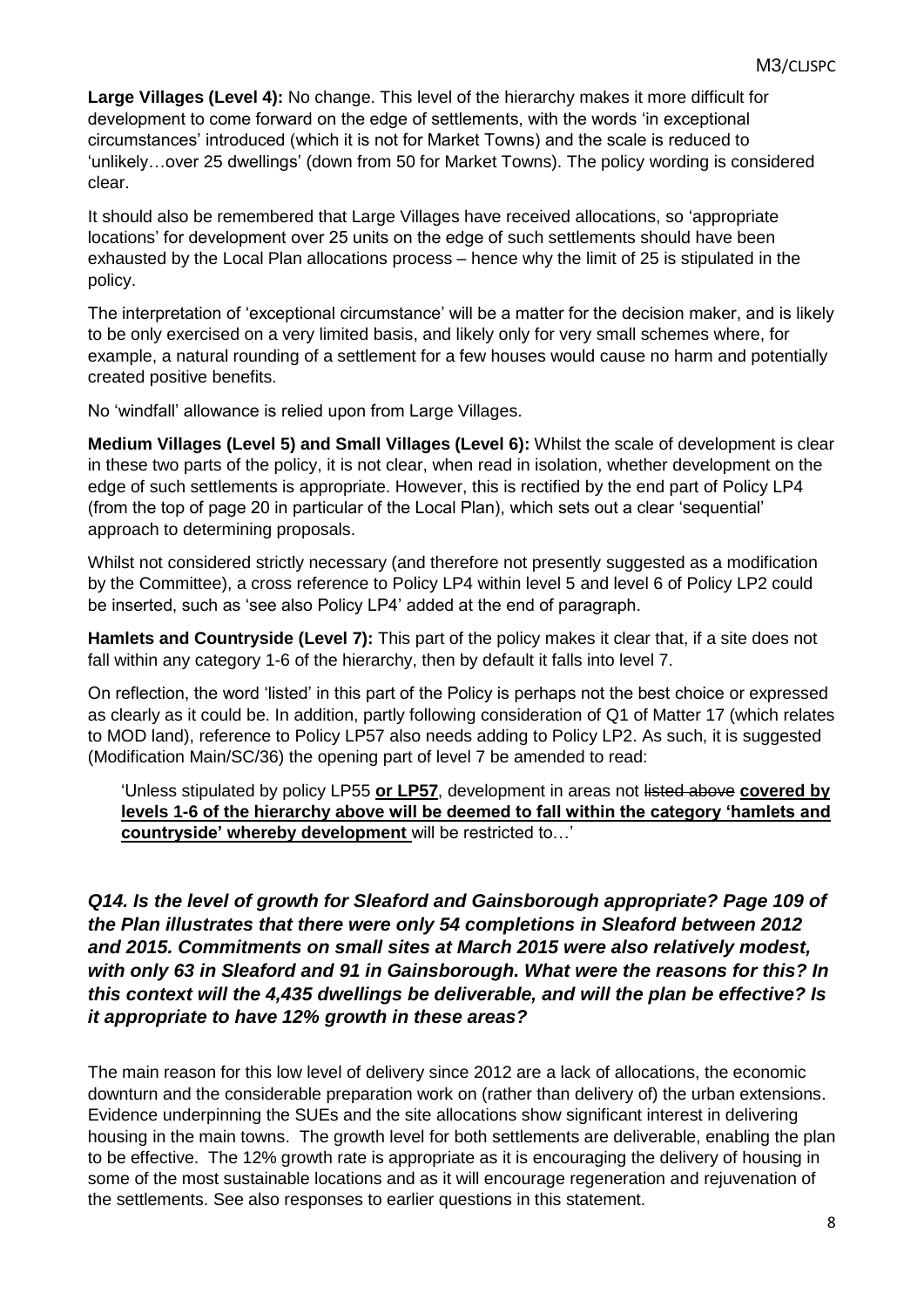## *Q15. What is the justification for Policy LP2 being unlikely to support proposals over 50 dwellings / 2ha on the edge of Market Towns?*

The market towns of Caistor and Market Rasen are substantially smaller than the main towns of Gainsborough and Sleaford and they are also receiving a substantial amount of growth from allocations. The threshold of 50 dwellings is included to allow some additional incremental growth, recognising the greater ability of these towns to accommodate development sites than most Large Villages, rather than substantial additional growth on large sites that could undermine the role, function and character of these settlements and their services.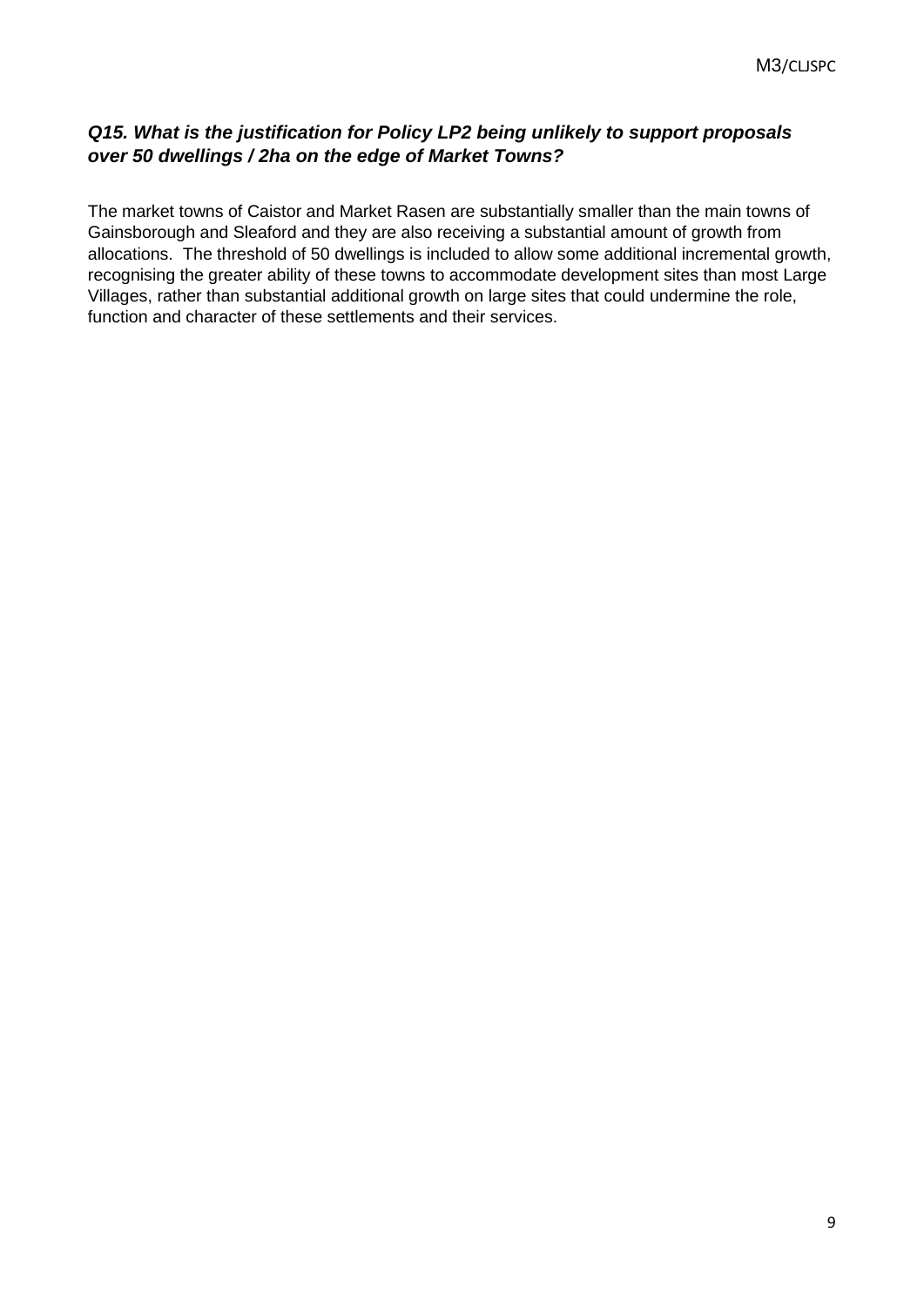#### **Issue 3e – Large Villages – Policies LP2, LP3 and LP4**

## *Q16. Policy LP2 states that in exceptional circumstances additional growth from non-allocated sites in appropriate locations on the edge of large villages might be considered favourably, but are unlikely to be of a scale over 25 dwellings / 1ha in size. What is the justification for this policy stance? How are the 'exceptional circumstances' going to be considered and tested in a consistent and transparent manner across large and medium villages? Is the policy effective?*

The Local Plan allocates substantial, but appropriate growth in Large Villages across Central Lincolnshire, which will make up the majority of growth coming forward in these settlements in accordance with the spatial strategy. These allocations are sufficient, with other named sources of housing supply in the plan, to meet to meet the housing target for Central Lincolnshire. As such, it is important to ensure that substantial additional growth does not occur in these villages that could harm the village or undermine the spatial strategy. At the same time, development on small sites is an important source of housing supply that allows these villages to grow organically, with limited or no impact (or potentially positive impact) on the village.

Sites of 25 dwellings or more have been considered through the site allocations process in Large Villages and as such suitable and available sites have been allocated through this process.

The interpretation of 'exceptional circumstance' will be a matter for the decision maker, and is likely to be only exercised on a very limited basis, and likely only for small schemes where, for example, a natural rounding of a settlement for a few houses would cause no harm and potentially created positive benefits. This approach is considered to be appropriate given the range of settlements and variety of development opportunities that occur across Central Lincolnshire villages. As such the policy is considered to be justified and effective.

#### *Q17. What is the justification for setting a threshold of 25 dwellings? Is this appropriate and justified?*

As highlighted in the answers to questions 13 and 16, the threshold of 25 dwellings represents the cut-off for sites being allocated in the Local Plan and as such, all development sites should have been considered and allocated where they are suitable and available and consistent with the spatial strategy. Therefore, it is considered that this approach is appropriate and justified.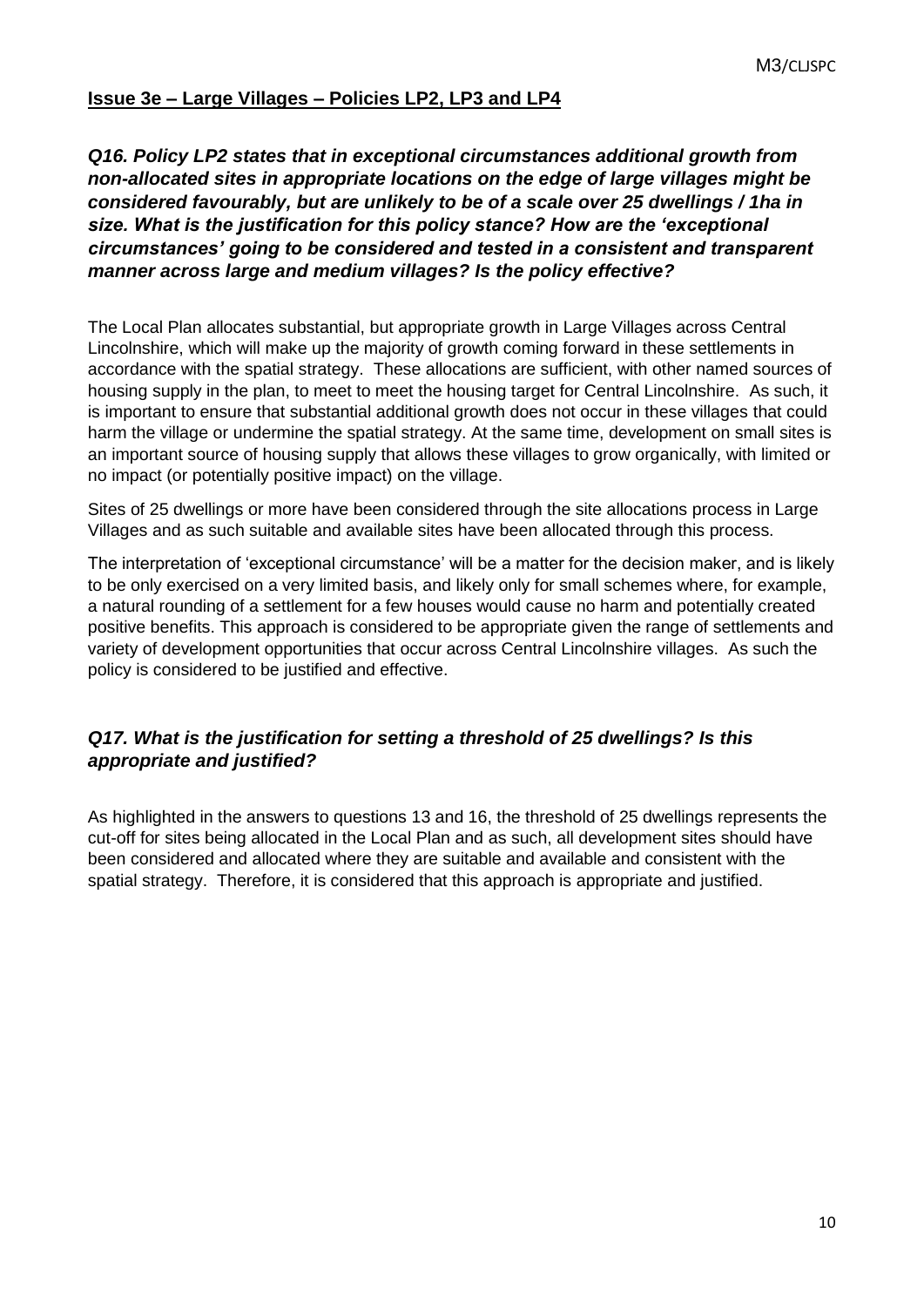#### **Issue 3f – Growth in Villages – Policy LP4**

*Q18. Policies LP2 and LP4 accept the possibility of development on the edge of settlements in small, medium and large villages. In contrast, Policy LP55 restricts new dwellings in the countryside. How will it be decided if a site represents a development at the 'edge' of a village or in 'the countryside', and therefore, which policy should apply? In this context, will Policies LP2 and LP4 be effective and will they provide a clear indication of how a decision maker should react to development proposals? Should the plan include a clear indication of how this will be resolved when making development management decisions? As per Q13 above, should the plan include a clear definition of 'the edge of a village' for category 5 and 6 villages?*

See response to Q13

*Q19. In determining a development proposal Policy LP4 requires an assessment of the number of dwellings in the village, houses built since 2012, extant planning permissions and allocated sites to determine if capacity remains. A sequential test will also be involved and consideration of whether or not a site falls within the developed footprint or edge of a settlement (without a settlement boundary), and whether it is infill or not. In this context does Policy LP4 provide sufficient certainty to developers and local communities alike about where development will go and when? Does the policy comply with paragraph 154 of the Framework which requires that policies should provide a clear indication of how a decision maker should react to a development proposal?*

Yes.

The policies of the Local Plan provide adequate clear guidance for development will come forward in settlements across Central Lincolnshire. The plan is strategic and as such it would be inappropriate to allocate very small sites in the smaller settlements. The approach used in policy LP4 provides a blueprint for considering the suitability of a site in villages based on knowledge of the villages in the area, whilst providing adequate flexibility to ensure that the policies do not unnecessarily block an appropriate amount of development from coming forward in these settlements.

The Central Lincolnshire Districts will monitor and publish the latest growth levels in villages in each district on a regular basis. Therefore it will be clear for developers and communities to understand how much growth can be expected for the remaining plan period. To reinforce that commitment, the Committee has already suggested a modification, Main/SC/2 as set out in V1 of the suggested modifications (**LP05**), and repeated in V2 of the set of suggested modifications.

The combination of these policies, and the other policies in the plan, and the regular monitoring, will provide sufficient clarity of what sites will be considered favourably.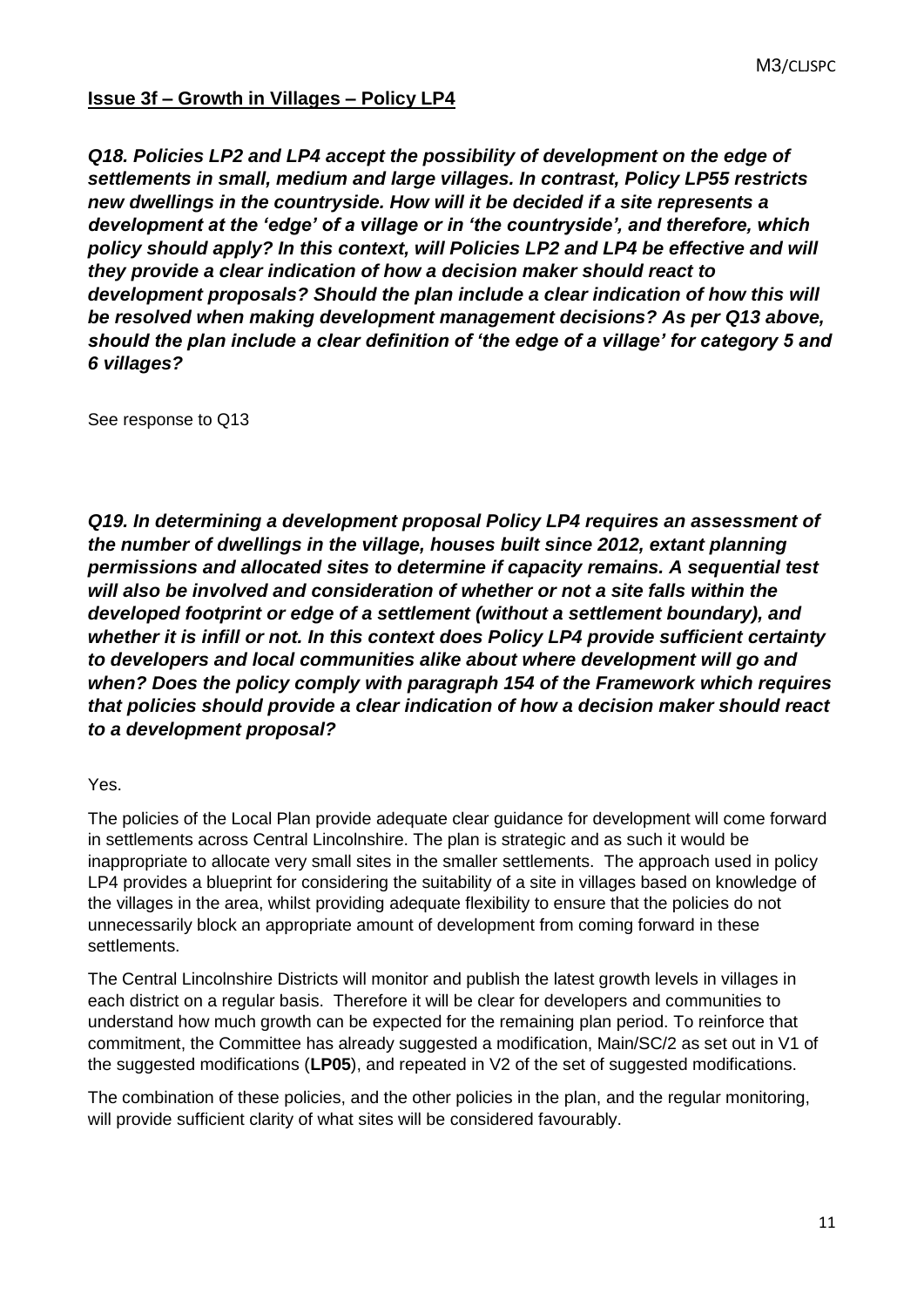*Q20. What is the justification for the maximum 10-15% growth levels identified for tier 5-6 settlements in Policy LP4? For example, is the aim of the policy to help ensure that development is focused in locations which are sustainable and/or to protect the character of villages and the surrounding countryside? Should the aim of the policy be clearly set out in the Local Plan? Will the policy be effective in achieving its aims?*

Paragraphs 3.14-3.18 of the Settlement Hierarchy and Growth Study (**E018**) sets out in basic terms the justification for the growth levels. To expand on this, the justification for setting growth levels is to avoid villages being harmed by substantial levels of development in a relatively short period which can lead to harm to the identity and character of a village, overwhelm local services and facilities and overall create resentment of development. However, 10-15% growth, over the plan period, is considered to be an appropriate level of growth to avoid these issues. As there will likely be occasions where it is appropriate to deliver additional growth in these villages, the policy also builds in sufficient flexibility for these levels to be exceeded where appropriate and where there is local support to allow for such growth.

The policy will be effective in its current form and it is not considered necessary to add any additional information on the aims of the policy in the plan.

## *Q21. What evidence is there to justify higher 15% growth rates in some villages in Policy LP4?*

Paragraph 3.4.4 of the Local Plan sets out how the higher growth level was established – where villages are near to large employment areas or the main city or town centres, or where there are some key facilities within the settlement itself. These three criteria are key reasons to justify additional growth over the plan period as residents of new development will have better access to jobs and services. Therefore this approach directs a higher proportion of the growth occurring in Central Lincolnshire in the more sustainable locations.

## *Q22. If Policy LP4 establishes that in principle, tier 5 and 6 villages will be permitted to grow by 10%, why are certain villages listed in the Table with a growth level of 10% alongside those permitted to expand by 15%?*

Policy LP4 only lists settlements that have 15% growth level, and those '10%' settlements where there is potential that growth will not be delivered due to flooding constraints or presence of AONB in all of the settlement. Please note the '\*' next to each 10%, and the footnote at the bottom of the table, which explains this.

Whilst some of these constrained villages would, according to the methodology, usually be appropriate for 10% growth, they are included in here to make clear that no reliance has been placed on their growth figure towards to the total housing need figure and to make clear to developers and communities that these constraints will need to be overcome or mitigated in order for development to occur.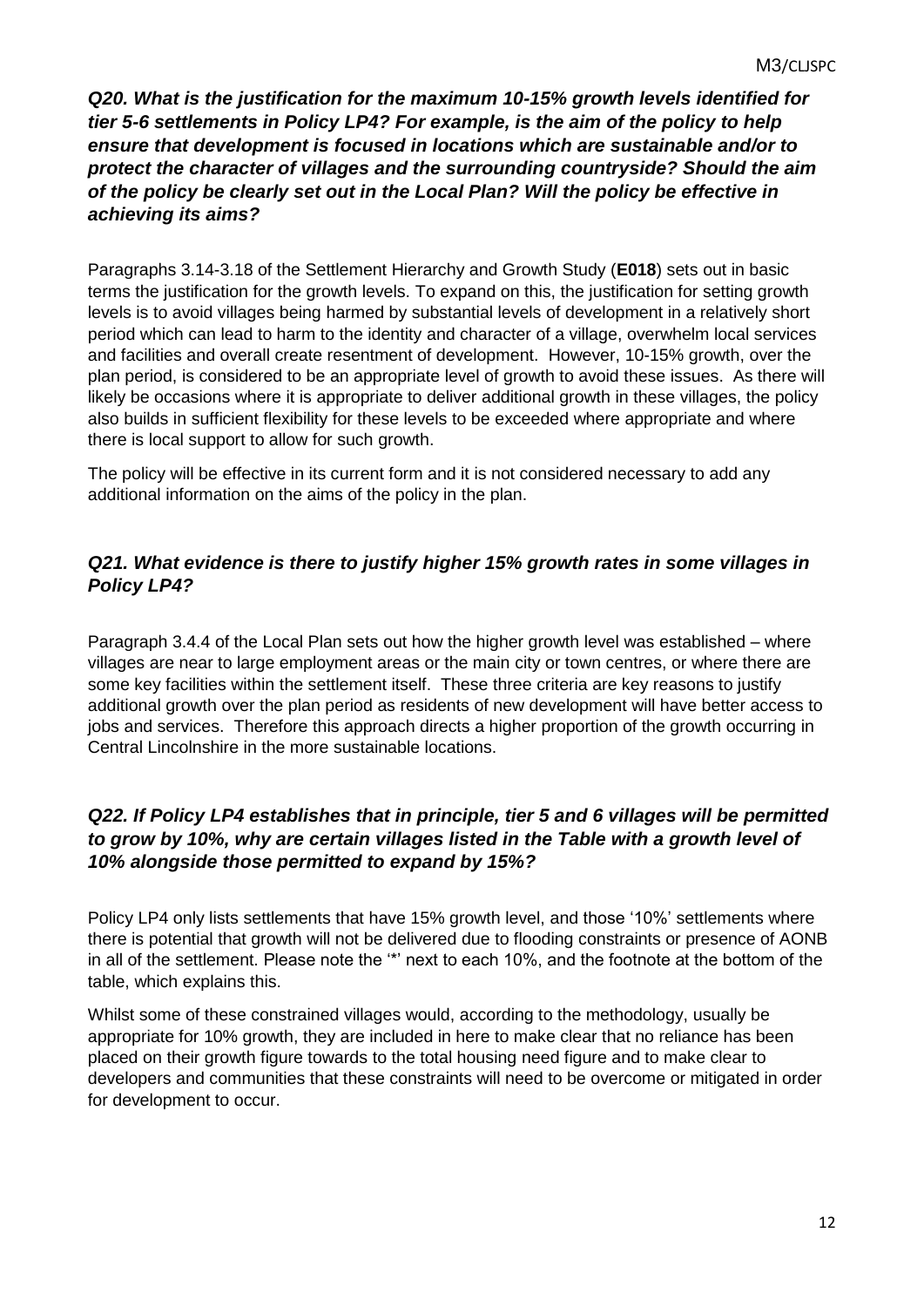#### *Q23. If some villages are heavily constrained by factors such as flood risk, or because they fall within an AONB, what is the justification for allowing the same amount of growth as an 'unconstrained' village? Is the 10% growth deliverable in such villages?*

The plan does not 'allow' or expect the same amount of growth as an unconstrained village, nor does the plan claim 10% growth is deliverable in such villages. The plan makes these two points clear – see para 3.4.5 and 3.4.6 in particular, and the \* and associated footnote in Policy LP4.

However, if the constraints can be overcome or mitigated so that a particular scheme is acceptable, there is no reason why the development should be further constrained by a policy. The Plan should not impose a strategic blanket ban on development in these locations.

If any development does occur, then this would be 'windfall' development, albeit as the plan makes clear (3.4.6), no windfall allowance has been made for such development in order to meet the plan's housing target (this being another example of a very conservative windfall allowance being used in the Local Plan).

## *Q24. What certainty is there that the expected rates of growth from windfall development in tier 5 and 6 villages will occur? Is Policy LP4, and subsequently the Local Plan, effective in this regard?*

The September 2016 Five Year Land Supply Report (**E007D**) indicates that there are 1,370 dwellings with permission in sites across 95 small and medium villages. This is calculated by looking at all committed sites in Appendix 1 that are within small and medium villages. There is significant developer interest in many of these villages and dwellings in most rural parts of Central Lincolnshire have a strong market.

In addition, Policies C1 and C2 in the North Kesteven Local Plan – 2007 (**CLP2**) and policies STRAT7 and STRAT8 of the West Lindsey Local Plan – 2006 (**CLP3**) limited development in villages to sites within the settlement curtilage. Policies LP2 and LP4 are more flexible to potentially allow sites on the edge of these settlements to be considered and as such this opens up potential to previously constrained sites. As such there can be a good degree of certainty about the deliverability of this windfall development and therefore policy LP4 is effective in this regard. Also note that no windfall allowance has been made for the constrained (i.e. '\*' listed villages), whereby in reality some growth will probable occur, further boosting the ability of the plan to meet (and likely exceed) its windfall assumptions.

#### *Q25. What are the housing figures in Appendix B based on? Do they take into account commitments or the current total number of dwellings? Are they per Parish or per Settlement? Are they correct and up-to-date?*

The source of the base number of dwellings in each settlement (column a of Appendix B) is explained in paragraph 3.8 of the Settlement Hierarchy and Growth Distribution Study (**E018**). The base figures are for the settlement itself and not the parish. Column d of Appendix B provides the number of completions at 31 March 2015 and Column E provides the number of dwellings committed in each settlement also at 31 March 2015, and both are taken into account when calculating the remaining growth for each village in column g.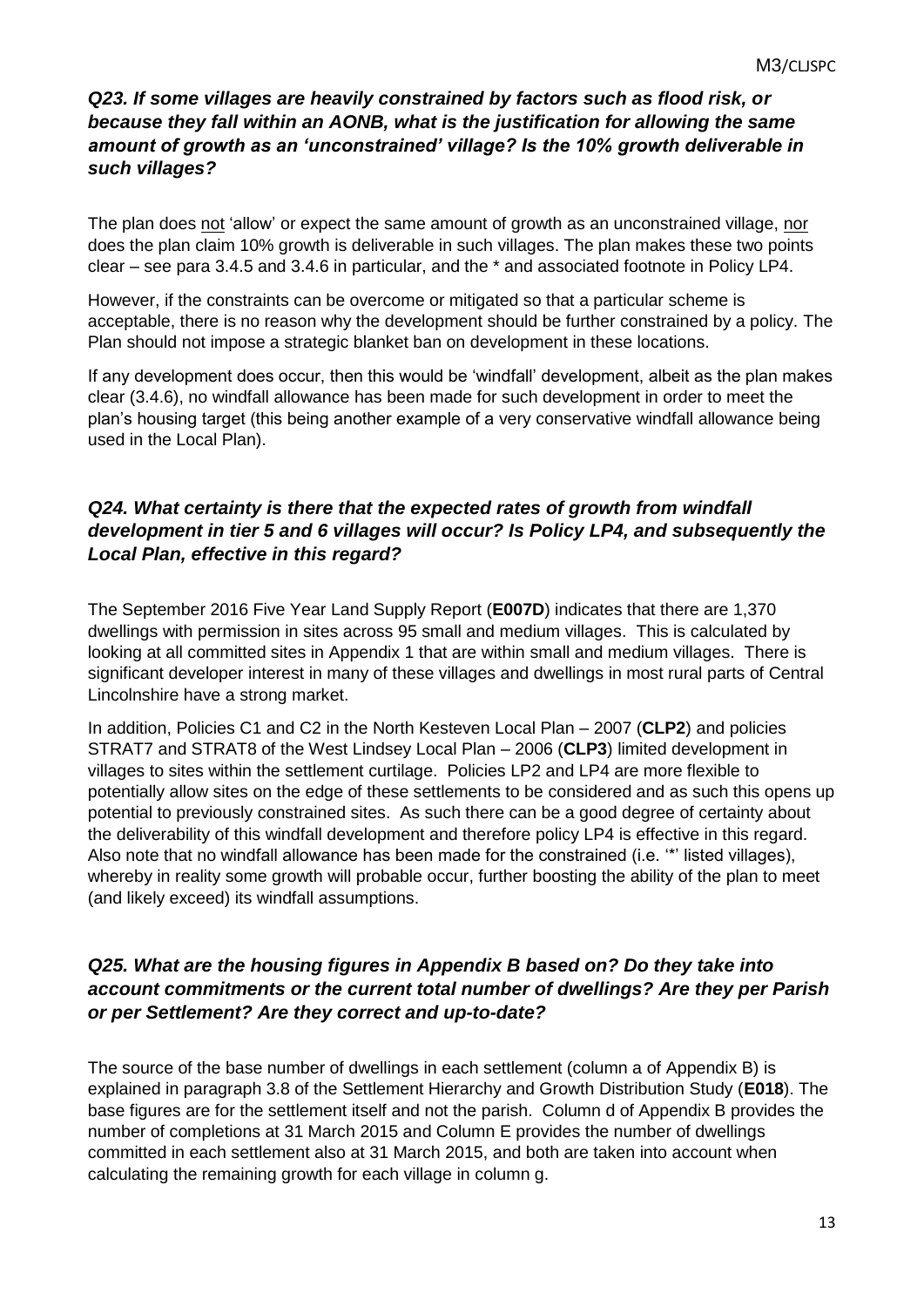As part of the annual monitoring undertaken by each district the latest position for each village can now be updated to include the period up to 31 March 2016, and we have done this as a suggested modification (modification Main/SC/37).

## *Q26. Is MM/SC/2 (relating to the monitoring of dwellings) necessary to make the plan sound? Are annual updates sufficient? How will this be carried out in a transparent manner?*

Monitoring of the growth within villages, and publication of this monitoring is necessary to make the policy deliverable and to provide a clear position for decision makers, applicants and communities. The proposed modification states "at least once a year", though in practice it is likely more frequent updates will be necessary.

Overall, the Committee is confident the policy will work in practice, and that an effective monitoring process can be put in place. It draws this confidence from the successful operation of a very similar policy at Fenland, whereby regular updates are published, with the process managed as part of the technical team within the planning department. A copy of the latest Fenland monitoring note (dated 23 September 2016) is attached at appendix A, or available here (though this link may produce a later version, depending on when it is accessed):

<http://www.fenland.gov.uk/CHttpHandler.ashx?id=12605&p=0>

I am reliably informed that the content of the note is used effectively by development management at Fenland, and is well respected by the agents forum of that district. There is no reason why this cannot be replicated in Central Lincolnshire.

#### *Q27. Where the growth level in a tier 5-6 village has been achieved, Policy LP4 states that proposals for additional housing will only be supported if there is demonstrable evidence of local community support or support from the Parish or Town Council. What is the justification for this? Is this based on land-use planning issues?*

Each of the Small and Medium Villages have been assigned a level of growth to deliver, both to protect their vitality and to help retain services, but also to assist in the delivery of the plan's housing target and spatial distribution of growth. Once the growth level has been delivered, the strategic need for growth in a village has effectively been satisfied. Providing clarity about the level of growth level for a village provides certainty for developers and the communities, but the approach also allows for exceptions to come forward where the local conditions are right and community support can be obtained. Objections against development typically occur where a site is less suitable for development or where there are sustainability issues, so achieving community support will likely be aligned with land use planning issues.

The policy aligns with the wider national policy of localism and neighbourhood planning.

#### *Q28. What happens if existing commitments do not come forward, or are unlikely to come forward due to constraints/infrastructure/viability issues? Would this prevent other forms of sustainable development from being achieved?*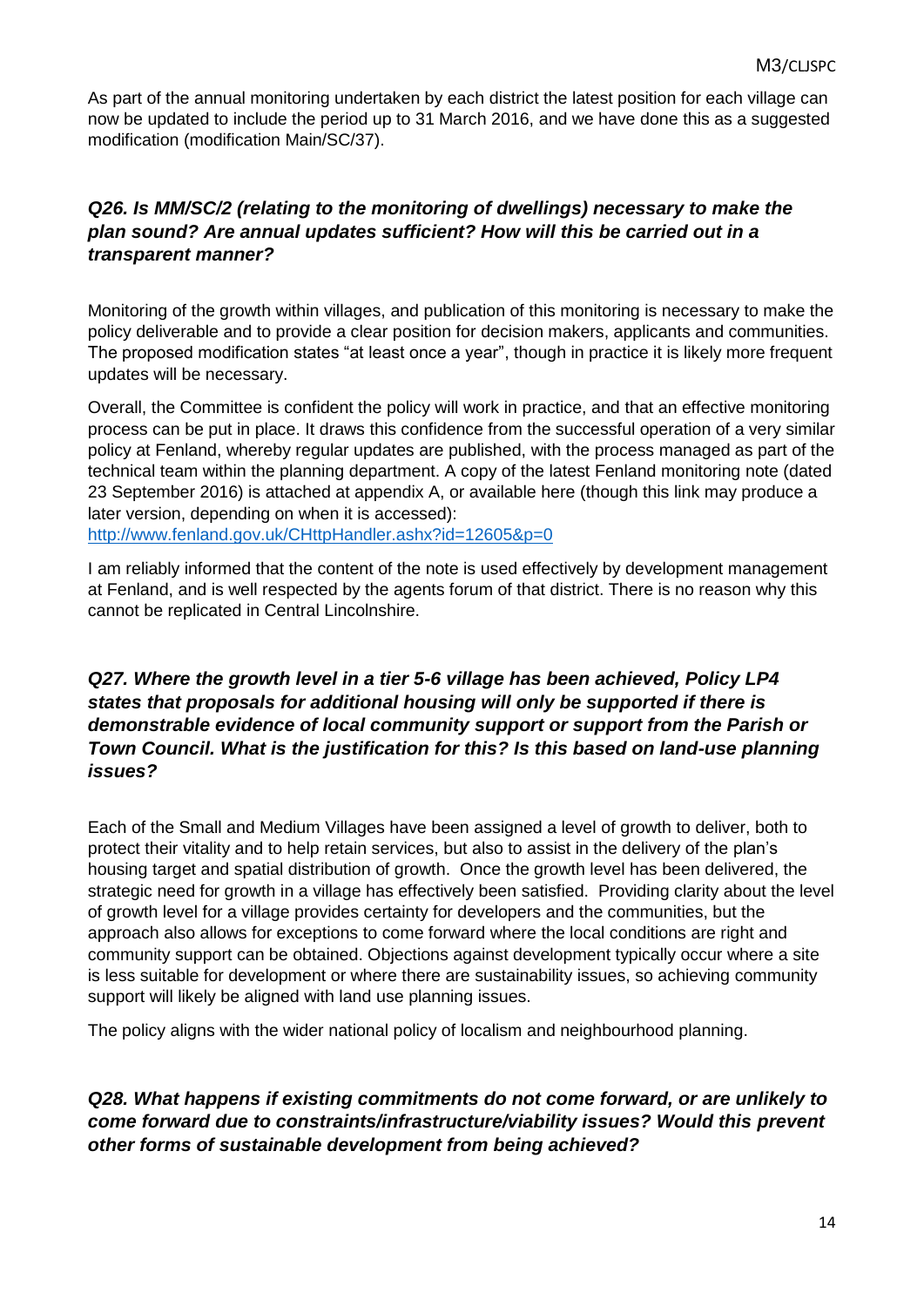If existing commitments do not come forward and the permission lapses, the monitoring position will take account of this and the growth lost from the lapse will be added to the remaining growth total to be delivered.

#### *Q29. Equally, is it appropriate to preclude otherwise acceptable, small scale infill development in villages without local support if the percentage growth level has been exceeded? How will consistency in decision making be achieved across the different villages?*

The purpose of the sequential test in policy LP4 is to see that suitable small infill sites are prioritised where they are available. These sites will also usually be more accepted by communities and as such in many cases clear support could likely be demonstrated if they were to come forward after growth levels had been achieved. It is a plan-led system and therefore the policy will be applied in each village according to the specific circumstances.

## *Q30. Is the requirement for 'clear local community support' precise enough, and is the policy effective?*

It would not be appropriate to specify exactly what would constitute 'clear local community support' as it could vary on a case by case basis, depending on the nature of the village and the size and scale of the proposal. The policy places a responsibility on the developer to engage with the community and demonstrate how support has been achieved. Decision makers will consider the information submitted with a planning application about the nature of engagement that has been undertaken and will be able to consider whether this requirement has been satisfied, making the policy effective.

#### *Q31. Policy LP2 states that medium villages will accommodate a 'limited amount of development' and small villages 'small scale development' unless "…otherwise promoted via a neighbourhood plan…" Is this consistent with paragraph 184 of the Framework which requires neighbourhood plans to be in general conformity with, and reflect the strategic policies of the Local Plan?*

Yes. The policy provides flexibility for neighbourhood plans to deliver additional growth than that required in the Local Plan. Neighbourhood Plans will still need to be in general conformity with other strategic policies in the plan which are listed in Appendix A of the Local Plan.

#### *Q32. Does the Committee have a list of Parish Council's currently preparing a Neighbourhood Plan and confirmation of those that have been made? Do any of these include proposals for housing and if so, how do they relate to the policies in the Local Plan?*

The following list indicates the neighbourhood plans being produced in Central Lincolnshire and the stage of their production at the time of writing. Full details are maintained on the relevant district website.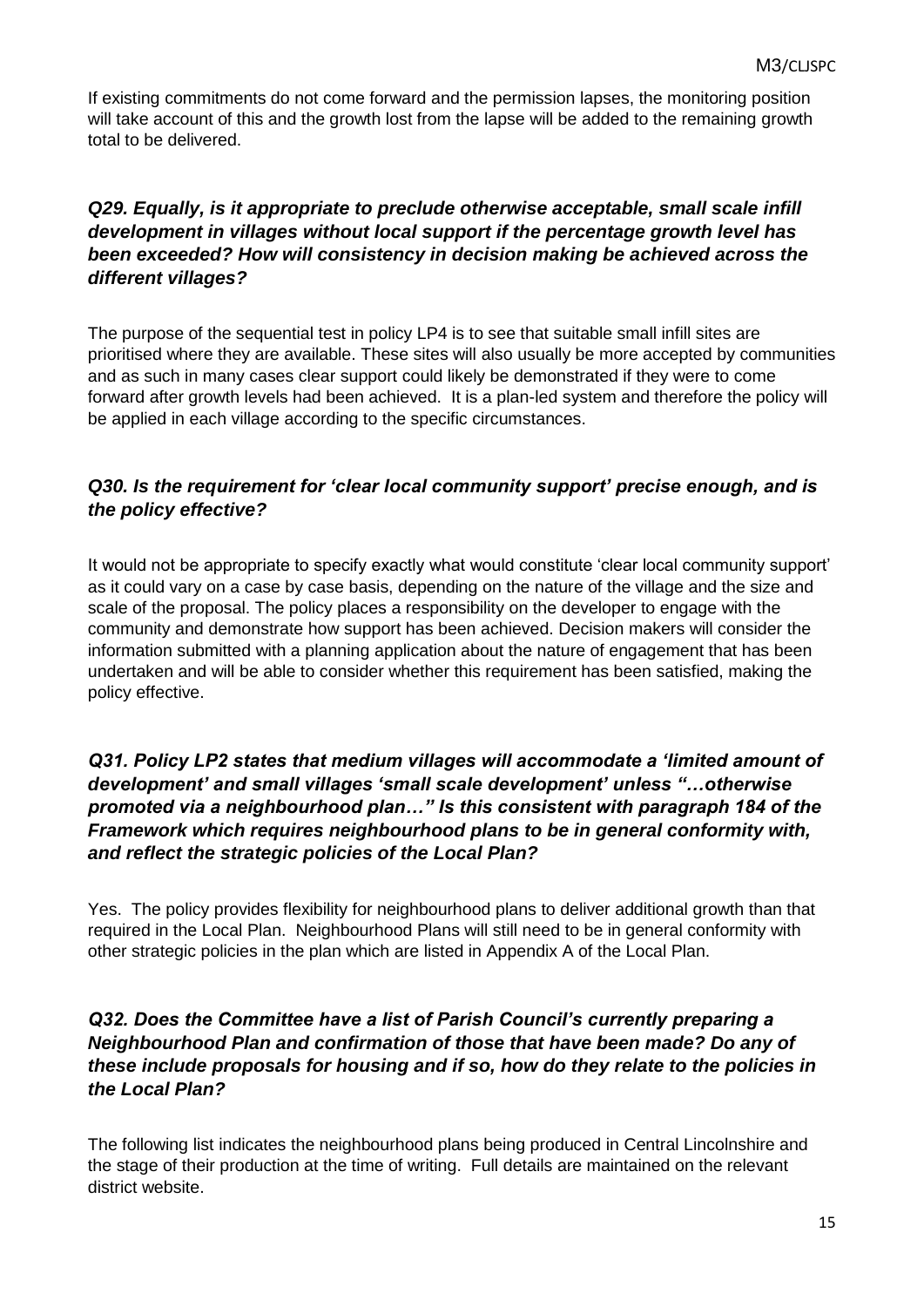#### **Plans Made:**

Caistor, Nettleham, Welbourn, and Welton.

#### **Plans Examined:**

Dunston, and Riseholme.

#### **Plans Submitted:**

Dunholme, and Scothern.

#### **Plans that have completed their regulation 14, Pre-Submission Consultation:** Saxilby with Ingleby.

#### **Neighbourhood Areas Designated:**

Bardney, Bassingham, Billinghay, Bishop Norton and Atterby, Bracebridge Heath, Branston and Mere, Brattleby, Cherry Willingham, Coleby, Corringham, Fiskerton, Gainsborough, Glentworth, Hemswell Cliff, Keelby, Langworth, Laughton, Nocton and Potterhanworth, North and South Hykeham, Osgodby with Kingerby, Silk Willoughby, Sleaford and Kirkby La Thorpe, Sudbrooke, Thorpe on the Hill, Waddingham, and Willoughton.

The communities producing these neighbourhood plans are taking care to ensure their plans are in conformity with both the existing local plans and the emerging Central Lincolnshire Local Plan.

The majority of plans being produced are not proposing housing allocations and are not proposing additional growth above that proposed in the Local Plan. However, some neighbourhood plans are proposing additional growth than proposed in the Local Plan, namely Fiskerton, Osgodby and Hemswell Cliff.

#### *Q33. Is the inclusion of a 'sequential test' appropriate, justified and consistent with the Framework? Is the sequential approach in the Policy justified?*

Yes. The sequential approach used means that sites that are more suitable to deliver growth in a village will generally come forward ahead of less suitable sites. This is consistent with the NPPF, as is explained in paragraph 1.6 of the evidence report for policy LP4 (**PS.EVR4**). However, it is also flexible enough to satisfy requirements of the NPPF by ensuring that developers can demonstrate that a site further down the list should be developed, for example because sites higher in the list are not available or are unsuitable in other terms.

*Q34. Is the approach to development in small and medium villages consistent with paragraph 55 of the Framework? Will there be enough growth in small, medium and large villages to help support sustainable rural communities? Is the Local Plan consistent with paragraph 55 of the Framework which states that to promote sustainable development in rural areas, housing should be located where it will enhance or maintain the vitality of rural communities*

Yes. The plan provides a baseline growth figure for small and medium villages, a figure which in the majority of settlements will be an appropriate level of growth to support the vitality of rural communities. However, it provides the flexibility for additional growth to occur through a neighbourhood plan or where community support can be demonstrated. Where further development is needed to support or enhance a community there are adequate triggers for this to be delivered, as is the case in some neighbourhood plans and other development schemes being pursued.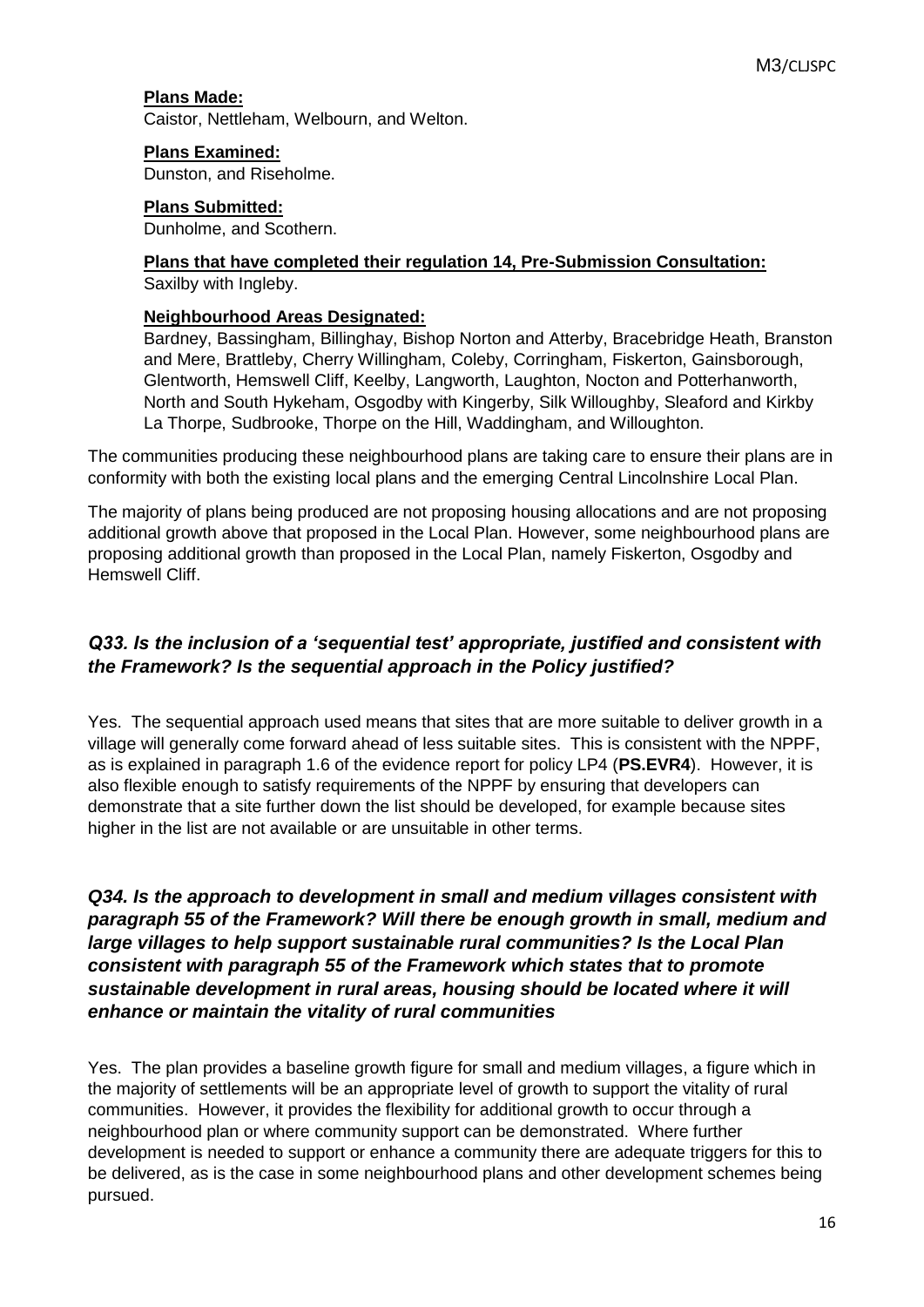*Q35. Is the inclusion of site allocation CL3044 in MM/SC/1 necessary to make the plan sound? Aside from the allocated sites, how will future growth be considered in Hemswell Cliff, Lea and Canwick? Will they still be permitted to grow by 10% in principle in addition to the allocations? To be effective does the Local Plan need to specifically address how development proposals will be considered in these three 'exception' villages?*

To be clear, Modification Main/SC/1 (or MM/SC/1 to use the Inspector's referencing) is not suggesting a new allocation – the submitted plan already includes that allocation. The modification is purely to make it clearer, and give more certainty, about growth in Lea. It is considered necessary.

Paragraph 3.4.7 confirms the situation for Canwick and Hemswell Cliff. Hemswell Cliff and Lea satisfy the 10% growth requirements in the plan, and as such are not required to grow further and additional growth would need to be delivered with community support in line with the provisions of policy LP4.

The wording in the supporting text and the proposed modification (along with the updated table in Appendix B, as per suggested modification main/SC/37) provides adequate clarity on how development proposals should be considered in these villages.

## **Issue 3g – Category 5 and 6 Villages – Policy LP4**

## *Q36. Is the proposed level of growth for each of the category 5 and 6 villages appropriate and justified having regard to their size, role, function and accessibility to employment, services and facilities?*

Yes, the level of growth is appropriate for each of the category 5 and 6 villages as is justified throughout the Settlement Hierarchy and Growth Distribution report (**E018**) and the Evidence report for LP4 (**PS.EVR4**).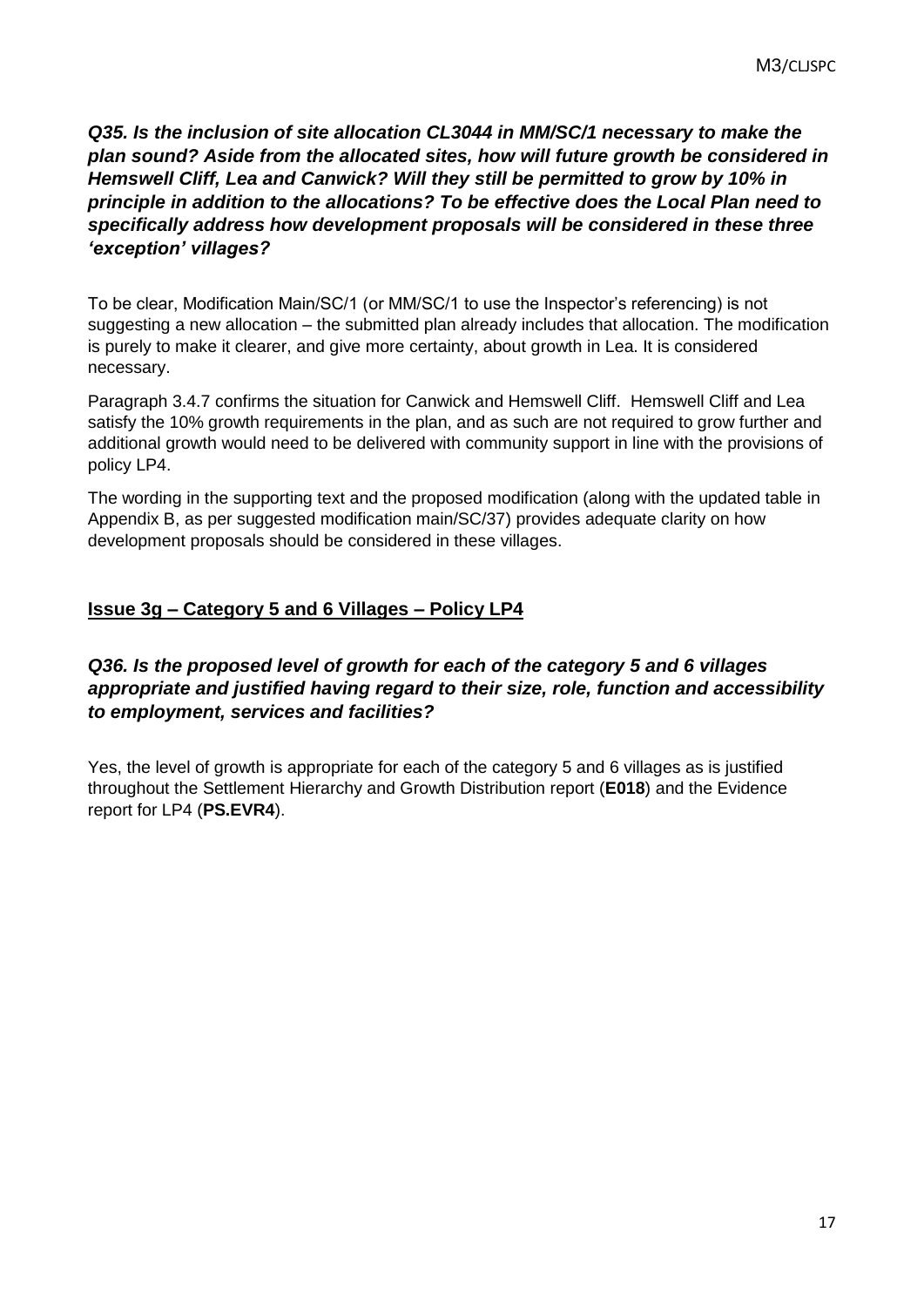# **Village Thresholds Position Statement** 23 September 2016

The table below provides information on the current position in relation to village thresholds for Policy LP12 Part A of the Fenland Local Plan. A pre-application community consultation exercise is required for developments in villages that have already reached the threshold.

The information does not include any applications currently awaiting a decision. Therefore, even if the threshold for a village has not been reached, it is recommended that a pre-application community consultation is carried out as a safeguard prior to submitting a planning application.

| No.            | <b>Village</b>           | <b>Built Stock April</b> | <b>Threshold for Village</b> | <b>Committed/Built since April 2011</b>                                                         |
|----------------|--------------------------|--------------------------|------------------------------|-------------------------------------------------------------------------------------------------|
|                |                          | 2011                     | (No of dwellings)            | (No of dwellings)                                                                               |
| 1              | <b>Benwick</b>           | 424                      | 42                           | 22                                                                                              |
| $\overline{2}$ | Christchurch             | 228                      | 23                           | 23                                                                                              |
| 3              | <b>Church End</b>        | 65                       | 7                            | 19                                                                                              |
| 4              | Coates                   | 506                      | 51                           | 53                                                                                              |
| 5              | Coldham                  | 55                       | 6                            | 1                                                                                               |
| 6              | <b>Collett's Bridge</b>  | 26                       | 3                            | 0                                                                                               |
| 7              | Doddington (15%)         | 844                      | 127                          | 123                                                                                             |
| 8              | <b>Eastrea</b>           | 330                      | 33                           | 18                                                                                              |
| 9              | Elm                      | 728                      | 73                           | 75                                                                                              |
| 10             | <b>Foul Anchor</b>       | 24                       | $\overline{2}$               | 0                                                                                               |
| 11             | <b>Friday Bridge</b>     | 575                      | 58                           | 25                                                                                              |
| 12             | Gorefield                | 333                      | 33                           | 23                                                                                              |
| 13             | Guyhirn                  | 245                      | 25                           | 46                                                                                              |
| 14             | Leverington              | 952                      | 95                           | 39                                                                                              |
| 15             | Manea (15%)              | 822                      | 123                          | $220 +$                                                                                         |
| 16             | Murrow                   | 382                      | 38                           | 55                                                                                              |
| 17             | Newton                   | 178                      | 18                           | 28                                                                                              |
| 18             | Parson Drove             | 327                      | 33                           | 20                                                                                              |
| 19             | Pondersbridge            | 72                       | 7                            | $\overline{2}$                                                                                  |
| 20             | <b>Rings End</b>         | 41                       | 4                            | 4                                                                                               |
| 21             | <b>Tholomas Drove</b>    | 34                       | 3                            | 14                                                                                              |
| 22             | <b>Turves</b>            | 177                      | 18                           | 12                                                                                              |
| 23             | <b>Tydd Gote</b>         | 11                       | 1                            | 0                                                                                               |
| 24             | <b>Tydd St Giles</b>     | 271                      | 27                           | 7                                                                                               |
| 25             | Wimblington (15%)        | 771                      | 116                          | 85                                                                                              |
| 26             | Wisbech St Mary<br>(15%) | 564                      | 85                           | 65 (resolution to permit subject to a<br>S106 50 x dwellings - 11 of which<br>already approved) |
|                |                          |                          |                              |                                                                                                 |

| Amendment                                                              | Date      |
|------------------------------------------------------------------------|-----------|
| Assessment for Benwick added (22 dwellings complete/built)   M McMahon | 29/3/2015 |